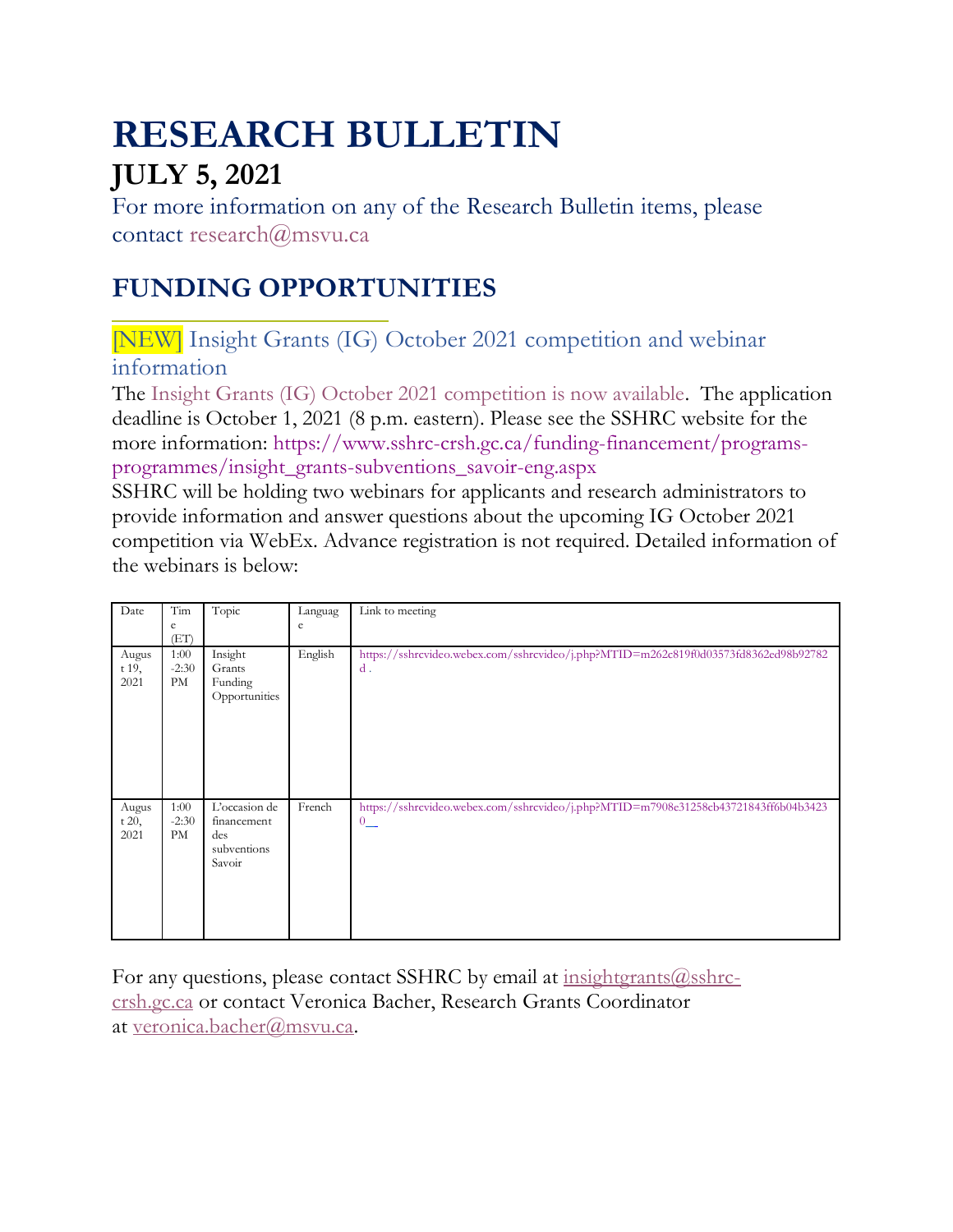# [NEW] Government of Canada – Doctoral Scholarship Opportunity in Canada

The Vanier Canada Graduate Scholarships program is designed to support world-class students pursuing doctoral degrees at Canadian universities. The scholarship awards \$50,000 per year for three years. The program is open to both Canadian and international students. Students must be nominated by the Canadian university at which they plan to study.

The 2021-2022 competition was launched on *June 23, 2021*, and please note the following important dates:

- **For Students:** Consult nominating institution for submission deadline.
- **For nominating institutions:** Deadline: **November 2, 2021 (20:00 EST).**

Please click [here](https://vanier.gc.ca/en/news-nouv_2021-22.html) to access the launch memo, and kindly consult our website at <http://www.vanier.gc.ca/> for further details on our program, including how to apply.

### [NEW] 2021-22 New Health Investigator Grant: NOI Now Open!

Research Nova Scotia is excited to announce the launch of the 2021-22 New Health Investigator Grant competition. Applications for the Notice of Intent stage are now open on our online portal, [Jura,](https://researchns.smartsimple.ca/) and details for this opportunity can be found on the Research Nova Scotia website here: [https://researchns.ca/new-health-investigator](https://researchns.ca/new-health-investigator-grant/)[grant/](https://researchns.ca/new-health-investigator-grant/)

The deadline for this opportunity, including institutional approval, is **Friday, July 16 at 3:00PM (ADT).** If there are any questions or concerns regarding this opportunity, please contact the Program Officer via email: <u>Megan.Bellefontaine@researchns.ca</u>.

#### Interagency Grant Calendar

Canada's federal research funding agencies—the Canadian Institutes of Health Research (CIHR), the Natural Sciences and Engineering Research Council (NSERC) and the Social Sciences and Humanities ResearchCouncil (SSHRC) together with the Canada Foundation for Innovation (CFI), offer a wide-range of funding opportunities for researchers, postdoctoral fellows, graduate students, and research institutions.

The integrated calendar lists the principal funding opportunities offered by the four agencies, including agency-specific programs and ones that are jointly administered.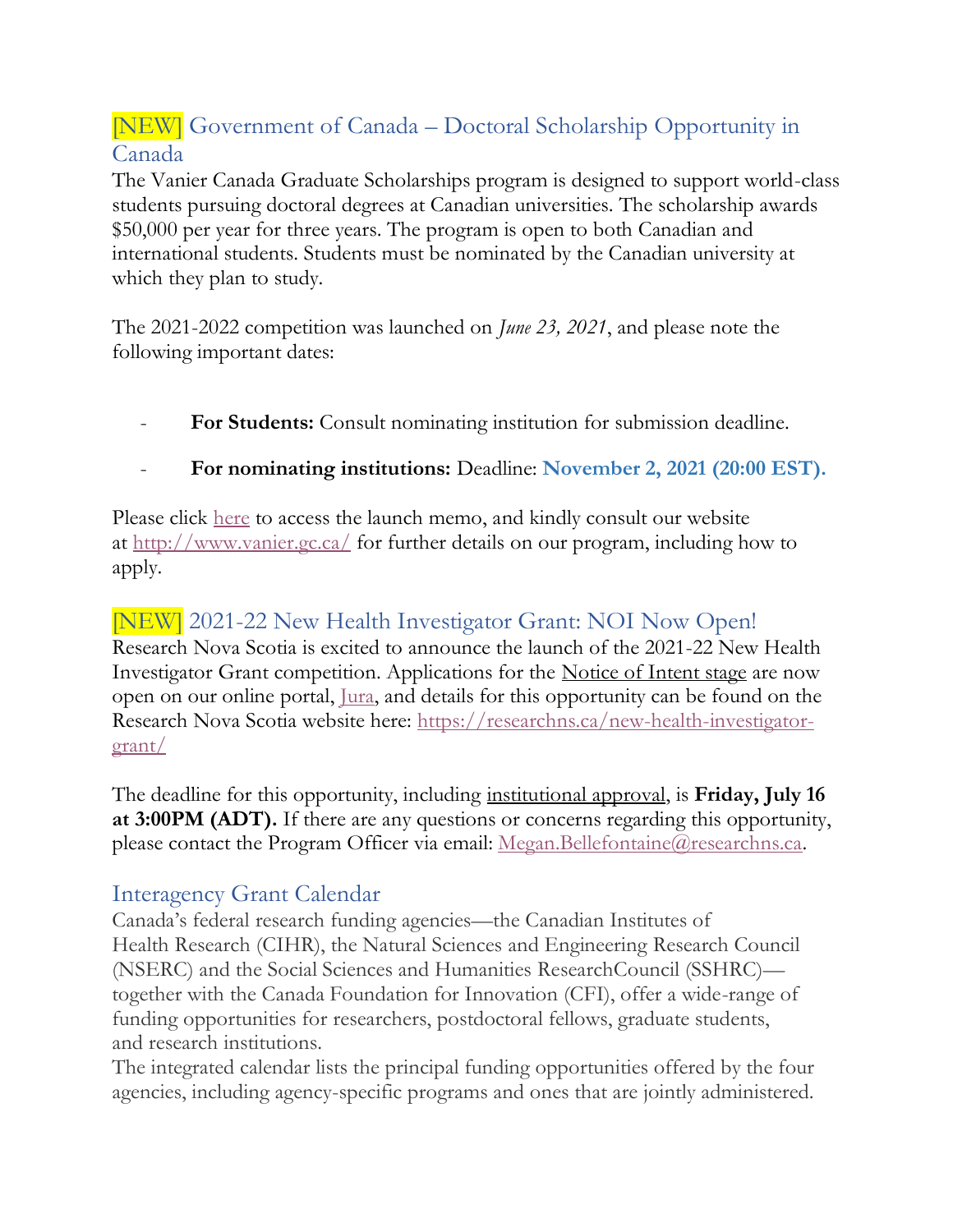The table includes links to the related program web page for more information on each opportunity. The Search tool and filters can be used to quickly return results of specific interest, such as agency-specific or interagency programs with upcoming deadlines.

### Notification of Intent to Apply – Discovery Grants

Researchers who intend to apply for a Discovery Grant (DG), Subatomic Physics Discovery (SAP-DG), Major Resources Support (SAP-MRS), or Category 2 or 3 Research Tools and Instruments (SAP-RTI) in the 2022 competition must submit a Notification of Intent to Apply (NOI) by the deadline date of Tuesday August 3, 2021, 8:00 p.m. (ET).

Discovery Grant NOI now available on Research Portal [\(https://tinyurl.com/zk4nnrx\)](https://tinyurl.com/zk4nnrx). Deadline date August 3, 2021, 8pm (ET).

Subatomic Physics NOI now available on Research Portal [\(https://tinyurl.com/y9hxx7uy\)](https://tinyurl.com/y9hxx7uy). Deadline date August 3, 2021, 8pm (ET).

#### Significant Changes to US Grant Biosketch and Other Support

Please pay special attention to the following **significant changes to the NIH Biosketch and Other Support guidelines** go into effect May 25, 2021 as outlined in [NOT-OD-21-073.](https://grants.nih.gov/grants/guide/notice-files/NOT-OD-21-073.html)

Please note for **Other Support** submissions that include **foreign activities and resources**, recipients are required to submit **copies of contracts, grants or any other agreement** specific to senior/key personnel foreign appointments and/or employment with a foreign institution as supporting documentation. If they are not in English, recipients must provide translated copies.

\*\*\*Note: New biosketch and other support formats **should be** used for all proposals, JIT and RPPR submissions on/after May 25, 2021. Proposals submitted without the new format on/after January 25, 2022 will be **withdrawn** by NIH.

#### **Biosketches**

- Biosketch Format website for the most up to date information: [grants.nih.gov/grants/forms/biosketch.htm](https://grants.nih.gov/grants/forms/biosketch.htm)
- FAQ [grants.nih.gov/faqs#/biosketches.htm](https://grants.nih.gov/faqs#/biosketches.htm)

#### **Other Support**

• Other Support website for the most up to date information: [grants.nih.gov/grants/forms/othersupport.htm](https://grants.nih.gov/grants/forms/othersupport.htm)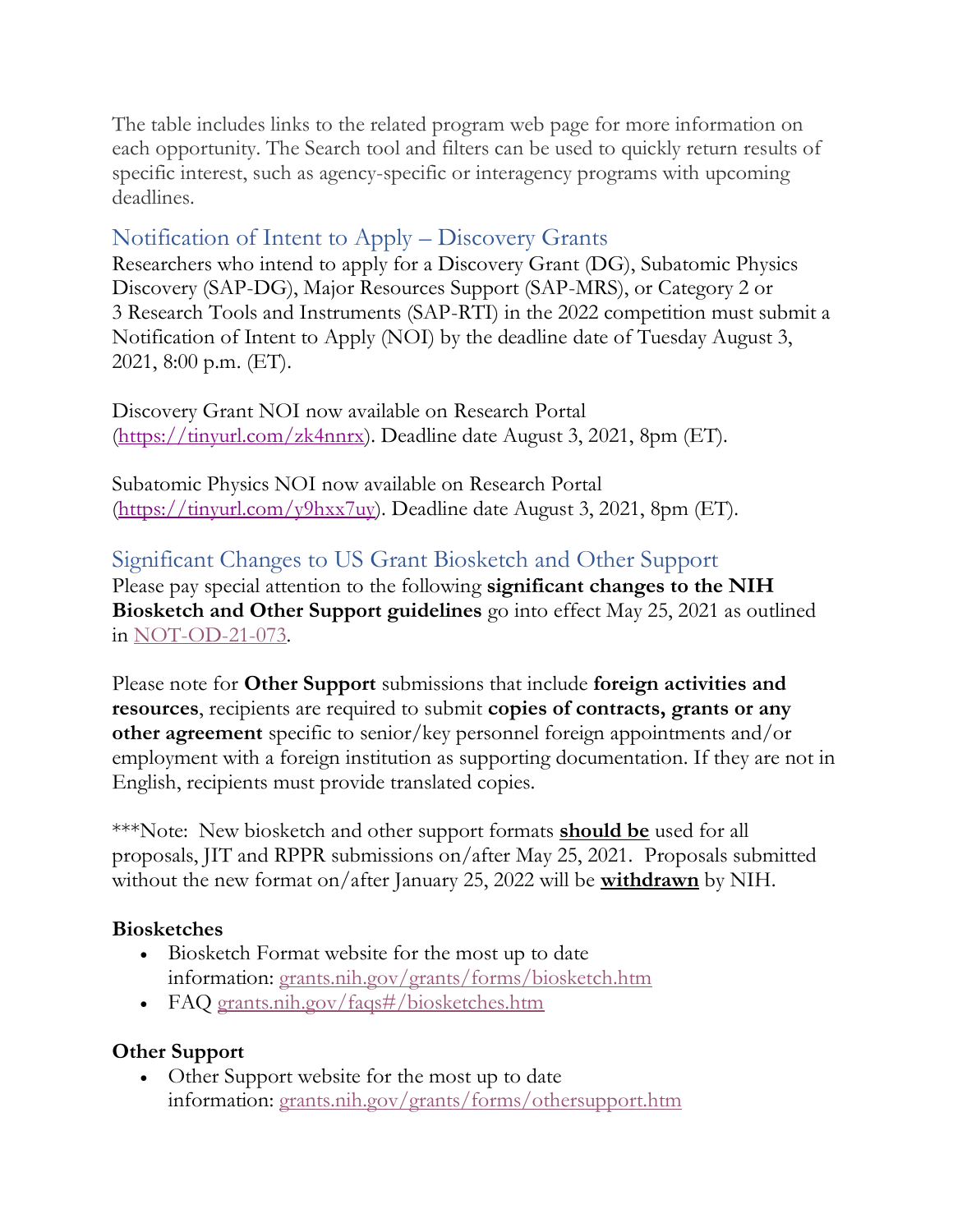- FAQ: grants.nih.gov/ $faq\sin\frac{H}{m}$ ...
- Foreign Appointments and Secondary Faculty Appointments are required sections of the new template

US federal granting agencies are streamlining application requirements and it is likely these changes will apply to all agencies.

For further information, please visit: [https://grants.nih.gov/grants/guide/notice](https://grants.nih.gov/grants/guide/notice-files/NOT-OD-21-073.html)[files/NOT-OD-21-073.html](https://grants.nih.gov/grants/guide/notice-files/NOT-OD-21-073.html)

Fulbright Opportunities for Canadian Scholars for 22/23 academic year Fulbright grants support research with colleagues across the U.S. for a **4 to 9 month** period. Applications are accepted through **November 15th, 2021**, and these opportunities are for a start date of **September 2022 or January 2023.** See attached for more information.

# **ANNOUNCEMENTS**

# [NEW] CIHR Delegates Update from Dr. Derek Fisher

As the University Delegate to CIHR for MSVU, I am pleased to bring you updates from the monthly delegate meetings. Below is a summary of some of the major CIHR news from the July meeting.

- The Tri-Agency introduced a [new interdisciplinary peer review committee.](https://cihr-irsc.gc.ca/e/52470.html) This provides an option for researchers working in interdisciplinary research to have their grant applications reviewed by this new interdisciplinary peer review committee with expertise from across the social sciences, humanities, natural sciences, engineering, and health sciences. For CIHR, the use of this new peer review committee will begin for the CIHR Fall 2021 Project Grant competition.
- CIHR published *[Global Health 3.0: CIHR's Framework for Action on Global Health](https://cihr-irsc.gc.ca/e/52503.html)  [Research](https://cihr-irsc.gc.ca/e/52503.html)* and reiterated that applications focused on global health are eligible for and welcome in the Project Grant competition and are relevant to all pillars, disciplines, and Institutes.
- The following dates relating to the CIHR Project Grant competition for Fall 2021 has been launched
	- o Competition Launch: July 20, 2021
	- o Registration Deadline: August 18, 2021
	- o Application Deadline: September 15, 2021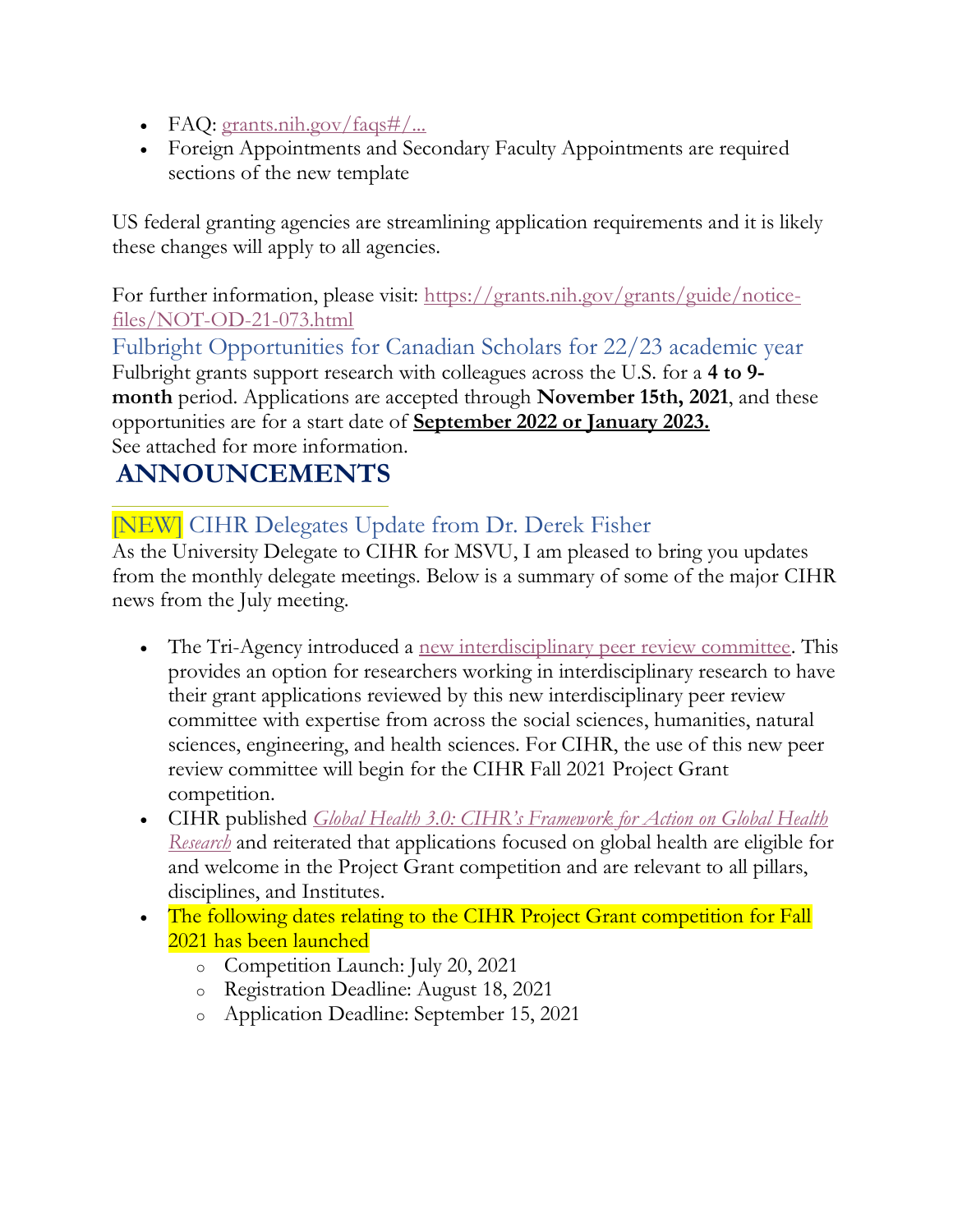If you would like to discuss these more, or to provide feedback you would like me to bring to CIHR, please feel free to reach out or attend one of the monthly drop-in sessions I will be holding.

# [NEW] J. Krishnamurti Conference Proceeding Published

The conference proceedings of the J. Krishnamurti Conference have been published by *Other Education: The Journal of Educational Alternatives*: <https://www.othereducation.org/index.php/OE>

#### [NEW] UREB August Hiatus

#### **Please be advised that the University Research Ethics Board will not be processing any new research ethics applications in August 2021.**

¨ The UREB will continue to process the following:

- Modifications (REB.FORM.002)
- Unanticipated Research Events (REB.FORM.008)
- Adverse Events (REB.FORM.007)
- Privacy Breaches (REB.FORM.015)
- Requests for Renewal (REB.FORM.003)
- Final Reports (REB.FORM.004)
- Changes to Study Personnel (REB.FORM.014)

Forms are located online at: **Forms and Applications** (msvu.ca)

[NEW] New Dataverse and Research Data Repositories Training Modules Portage has published several new online modules to help researchers and other stakeholders navigate the world of research data repositories.

[Dataverse 101: Module 1](https://learn.scholarsportal.info/modules/portage/dataverse-101-module-1/) is the first of a planned series of modules on the Dataverse [repository platform.](https://dataverse.org/) This module helps users learn about the purpose, importance, and benefits of sharing research data, and gives an overview of the Dataverse platform and its key features. It also discusses the benefits of using Dataverse repositories, and presents scenarios in which users might deposit their data in a Dataverse repository. Finally, the module outlines some situations in which a Dataverse repository might not be a suitable option, and gives an opportunity for users to test their knowledge.

The Research Data Repositories 101 series of modules will help users learn about the role that research data repositories play in good research data management (RDM), and in meeting the requirements of the **Tri-Agency RDM Policy**. These modules will help researchers learn about different types of research data repositories, policies and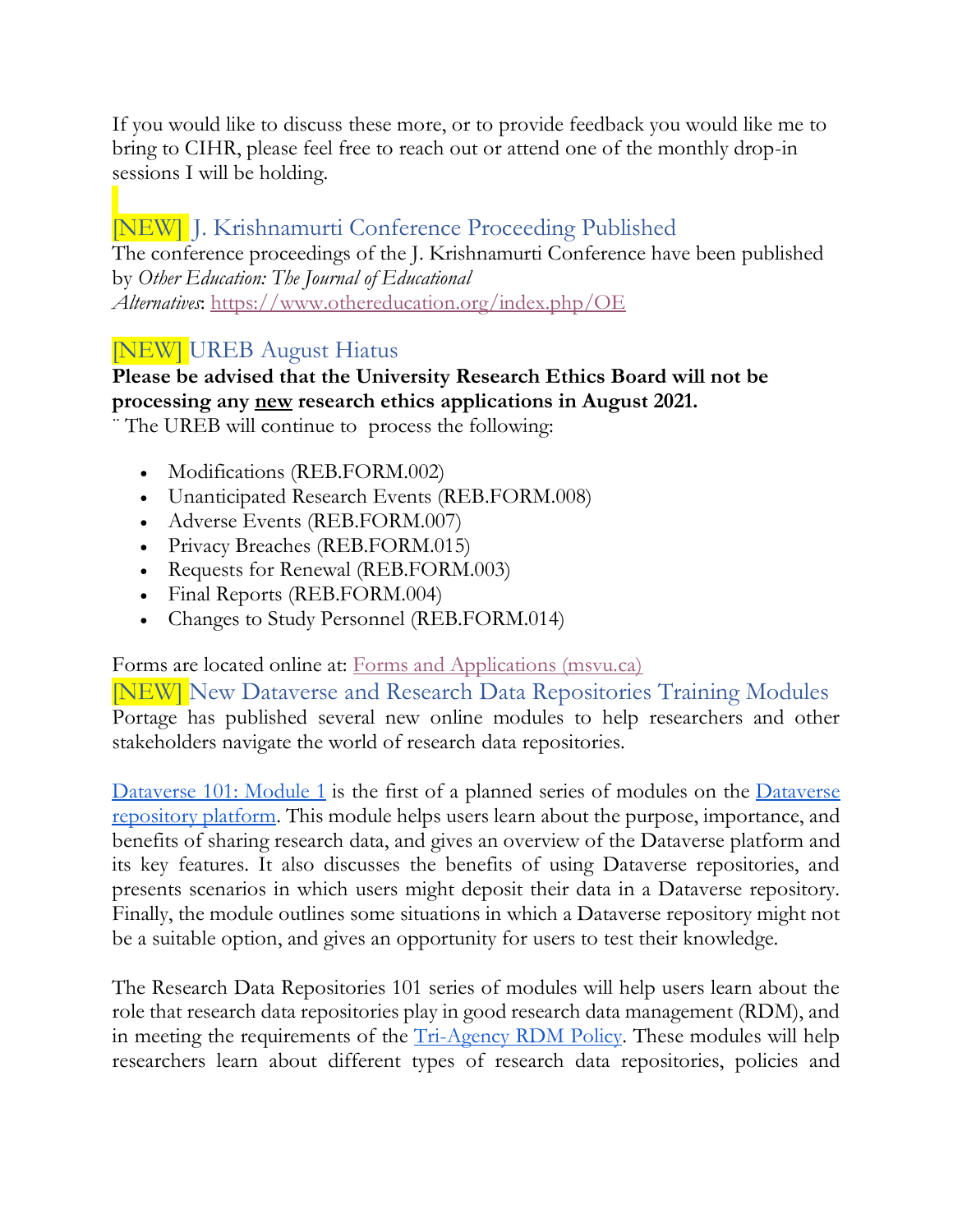practices that affect these repositories, and what they should consider when choosing a repository in which to deposit their data. There are seven modules in this series:

- [Background and Learning Objectives](https://learn.scholarsportal.info/modules/portage/research-data-repositories-101-module-1/)
- [What are Research Data Repositories?](https://learn.scholarsportal.info/modules/portage/research-data-repositories-101-module-2/)
- [Types of Research Data Repositories](https://learn.scholarsportal.info/modules/portage/research-data-repositories-101-module-3/)
- [TRUST and FAIR Principles for Research Data Repositories](https://learn.scholarsportal.info/modules/portage/research-data-repositories-101-module-4/)
- [Research Data Policies Landscape: Funders', Publishers', and Institutional](https://learn.scholarsportal.info/modules/portage/research-data-repositories-101-module-5/)
- [Glossary of Terms](https://learn.scholarsportal.info/modules/portage/research-data-repositories-101-module-6/)
- [Test Your Knowledge!](https://learn.scholarsportal.info/modules/portage/research-data-repositories-101-module-7/)

These resources were developed through the hard work of <u>[Portage's Dataverse No](https://portagenetwork.ca/network-of-experts/dataverse-north-working-group/)rth</u> [Working Group](https://portagenetwork.ca/network-of-experts/dataverse-north-working-group/) on Training, and the Data Repositories 101 Working Group of [Portage's National Training Expert Group](https://portagenetwork.ca/network-of-experts/portage-training-expert-group/). The modules are graciously hosted by [Scholars Portal.](https://scholarsportal.info/) If you have any questions, please contact Portage Training Coordinator Jennifer Abel at [jennifer.abel@engagedri.ca.](mailto:jennifer.abel@engagedri.ca)

### [NEW] Native American & Indigenous Studies (NAIS) is launching an annual Fellowship Program

The journal Native American & Indigenous Studies (NAIS) is launching an annual Fellowship Program to workshop a manuscript for submission to a professional academic journal (submission to NAIS is not required but is warmly encouraged). This call for applications seeks to support emerging scholars working within or across the international, interdisciplinary arenas of Indigenous studies. Deadline to apply is August  $1<sup>st</sup>$ , 2021. Visit [here](https://www.naisa.org/journal/nais-writing-mentoring-fellowship/) for more information.

# **MSVU RESEARCH ACHIEVEMENTS**

### [NEW] Dr. Anna Smol receives SSHRC Grant

Congrats to Dr. Anna Smol, Professor in the Department of English, on receiving funding from the Social Sciences and Humanities Research Council of Canada (SSHRC) in the 2021 Insight Grant competition! Dr. Smol received \$72,983 to write a monograph on J.R.R. Tolkien's alliterative verse compositions. Learn more [here.](https://msvu.ca/msvu-faculty-receive-new-funding-from-the-social-sciences-and-humanities-research-council-2/)

#### [NEW] Dr. Phillip Joy receives a SSHRC Grant

Congratulations to Dr. Phillip Joy, Assistant Professor in the Department of Applied Human Nutrition, on receiving funding from the Social Sciences and Humanities Research Council of Canada (SSHRC) in the 2021 Insight Grant competition! Dr. Joy received \$78,891 to examine the role of compassion in the well-being of Lesbian, Gay, Bisexual, Transgender, Queer (and Questioning), Intersex, and Two-Spirit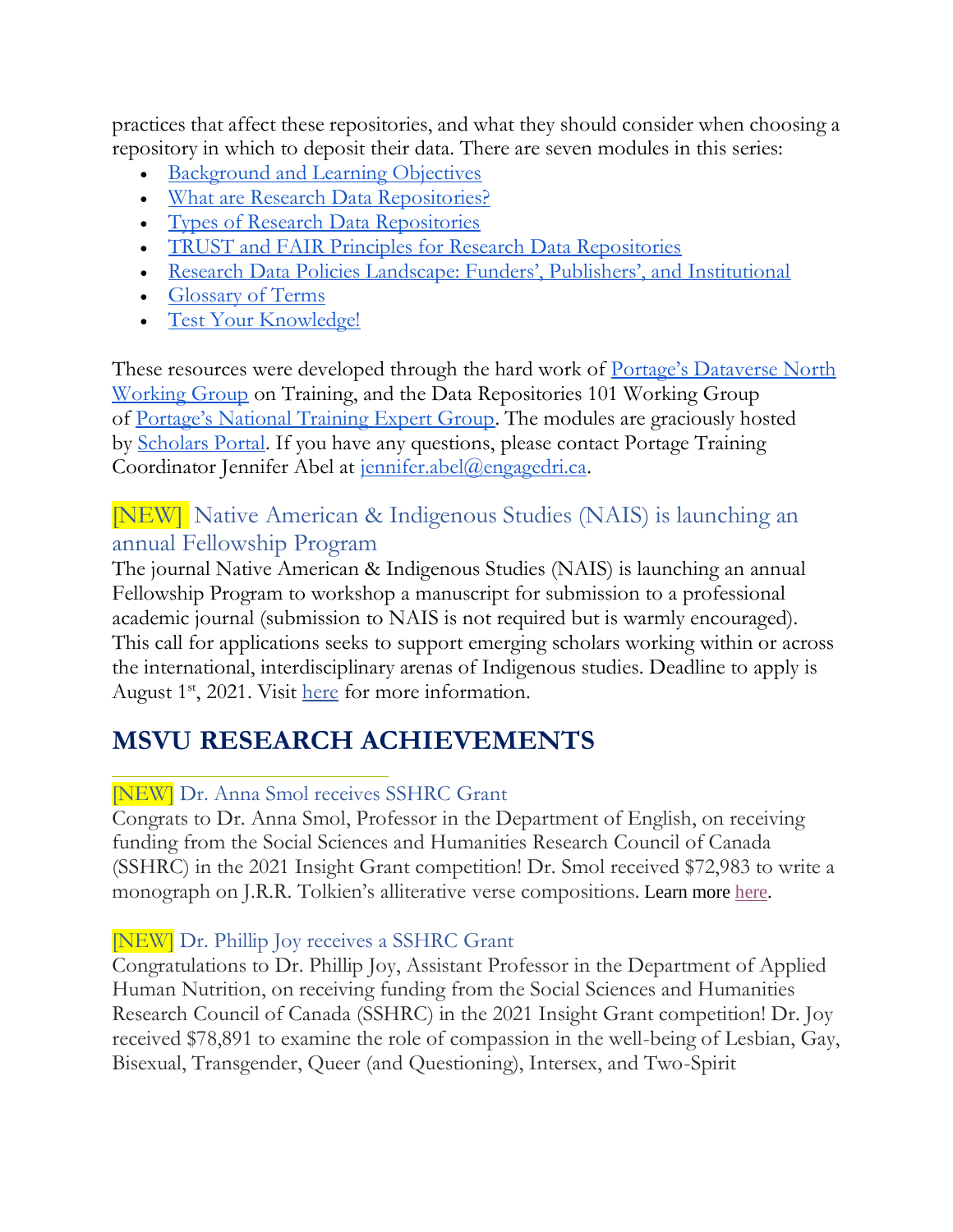(LGBTQI2S) persons and how compassion may help to ease negative experiences created by heteronormativity and binary notions of gender. Learn more [here.](https://msvu.ca/msvu-faculty-receive-new-funding-from-the-social-sciences-and-humanities-research-council-2/)

### [NEW] Sandra Sawchuk and Alina Ruiz receive SSHRC Grant

Congratulations to MSVU librarian Sandra Sawchuk (co-applicant) and archivist Alina Ruiz (collaborator) for receiving a Partnership Development Grant from the Social Sciences and Humanities Research Council of Canada (SSHRC) for a study titled "Canadian Census Discovery Partnership: Improving research access to Canada's national historical data." This study is led by Leanne Trimble of the [University](https://www.facebook.com/universitytoronto/?__cft__%5B0%5D=AZU6rXN1q6VxmlPPcHSNMLPRnlcqvgvugoT7YzYy75nVo3bg7l2Z0f5ry-s8b3GjD_f-MFQfhqFEnwPVQucXWqo2TcU_Gc-d9g7WEkNmIlGy_sEIZ7LN1qx41IBOSJOvZunZaeSh8Bdcssj3gVfelDQR6Ya4GGHpGyM_Sko6NESagXzBbaeB1XaGRInMzV-4_JE&__tn__=kK-R) of [Toronto.](https://www.facebook.com/universitytoronto/?__cft__%5B0%5D=AZU6rXN1q6VxmlPPcHSNMLPRnlcqvgvugoT7YzYy75nVo3bg7l2Z0f5ry-s8b3GjD_f-MFQfhqFEnwPVQucXWqo2TcU_Gc-d9g7WEkNmIlGy_sEIZ7LN1qx41IBOSJOvZunZaeSh8Bdcssj3gVfelDQR6Ya4GGHpGyM_Sko6NESagXzBbaeB1XaGRInMzV-4_JE&__tn__=kK-R)

# [NEW] Dr. Deborah Norris receives a SSHRC Grant

Congratulations to Dr. Deborah Norris, Professor in the Department of Family Studies & Gerontology, and co-investigator on a Social Sciences and Humanities Research Council of Canada (SSHRC) Partnership Development Grant to study, serve and support the families of military, Veteran, and public safety personnel. The project is led by Queen's University and The Vanier Institute of the Family

# **IT&S CYBERSECURITY TIPS**

# [NEW] Safeguarding Your Research

Espionage and foreign interference activities pose real threats to Canadian research integrity, intellectual property and business interests.

•Since 2018, the federal granting agencies have been working with the **Government of Canada - Universities Working group** to ensure the security and integrity of publicly funded research in Canada.

•In September 2020, the Working Group published the **Safeguarding your Research** portal – [https://www.ic.gc.ca/eic/site/063.nsf/eng/h\\_97955.html](https://www.ic.gc.ca/eic/site/063.nsf/eng/h_97955.html)

•The Government of Canada has tasked the Working Group with developing specific risk guidelines to integrate national security considerations into the evaluation and funding of research partnerships. Contact: [RPP@NSERC-CRSNG.GC.CA](mailto:RPP@NSERC-CRSNG.GC.CA)

•The granting agencies are also reviewing their security policies and procedures, following national and international best practices.